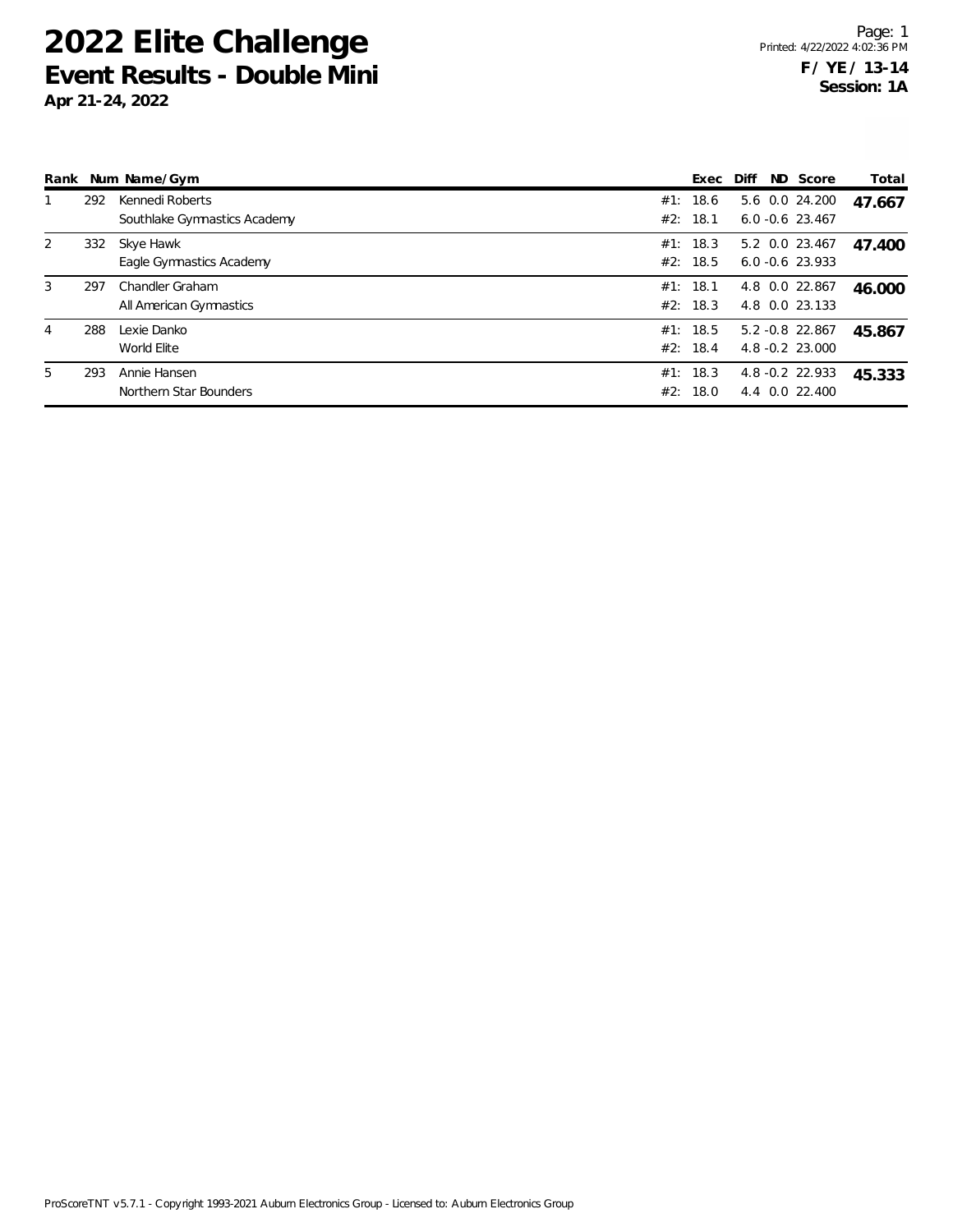|                |     | Rank Num Name/Gym                              |            | Exec                 | Diff                                     | ND Score | Total  |
|----------------|-----|------------------------------------------------|------------|----------------------|------------------------------------------|----------|--------|
|                | 289 | Nate Erkert<br>High Energy Gymnastix           | #1:<br>#2: | 18.7<br>18.6         | $6.8 - 0.2$ 25.333<br>6.4 0.0 25.000     |          | 50.333 |
| $\overline{2}$ | 290 | West Fowler<br>Panhandle Perfection Gymnastics | #1:<br>#2: | 18.3<br>18.9         | 6.0 0.0 24.333<br>5.2 -0.6 23.533        |          | 47.866 |
| 3              | 298 | Sebastian Ramberg<br>World Elite               | #1:<br>#2: | 17.9<br>18.5         | 5.6 -0.6 22.933<br>5.6 0.0 24.067        |          | 47.000 |
| 4              | 296 | Oliver Czekmany<br>World Elite                 | #1:        | 18.7<br>#2: 18.3     | $5.2 -0.6$ 23.333<br>$5.2 - 0.2$ 23.267  |          | 46.600 |
| 5              | 294 | Luke Todd<br><b>Culprit Athletics</b>          |            | #1: 16.4<br>#2: 17.9 | $6.9 - 0.8$ 22.500<br>$6.4 - 0.6$ 23.733 |          | 46.233 |
| 6              | 295 | Joseph Borders<br><b>Champions Westlake</b>    |            | #1: 18.1<br>#2: 18.5 | 4.8 0.0 22.867<br>4.4 0.0 22.867         |          | 45.734 |
| $7^{\circ}$    | 291 | Mick Seyler<br>Southlake Gymnastics Academy    | #1:<br>#2: | 0.0<br>17.7          | $0.0$ _._ 0.000<br>$6.8 - 0.8$ 23.733    |          | 23.733 |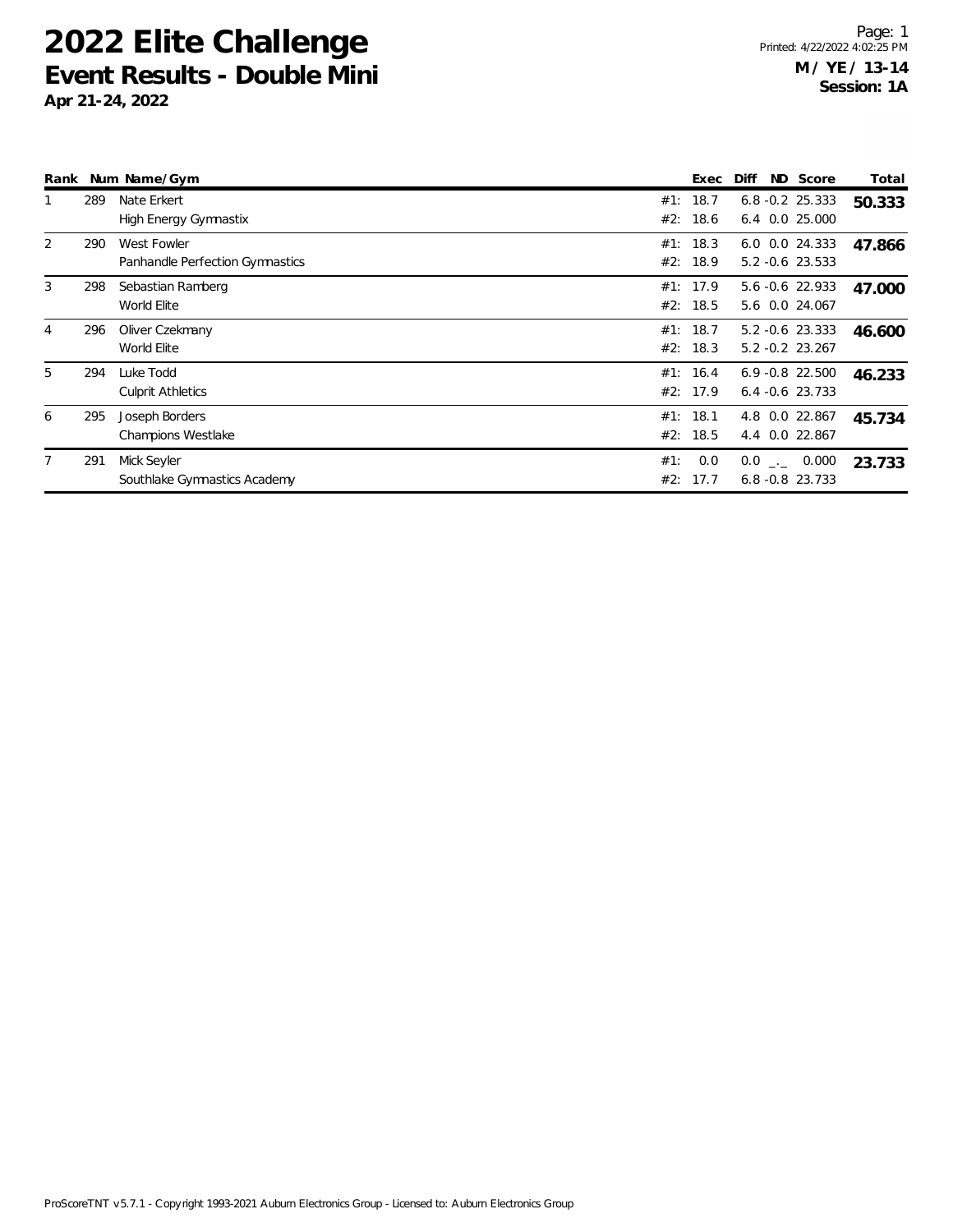|                |     | Rank Num Name/Gym                                    |     | Exec                 | Diff                                           | ND Score | Total  |
|----------------|-----|------------------------------------------------------|-----|----------------------|------------------------------------------------|----------|--------|
| 1              | 205 | Samantha Breckenridge<br>Kris Power Tumbling         | #2: | #1: 18.5<br>18.9     | 6.4 0.0 24.933<br>$6.4 - 0.6$ 24.667           |          | 49.600 |
| 2              | 198 | Rosalie Thongphay<br><b>USA Youth Fitness Center</b> |     | #1: 18.7<br>#2: 18.5 | 7.2 0.0 25.933<br>5.6 -0.8 23.267              |          | 49.200 |
| 3T             | 216 | Isabella Pansano<br>World Champions Centre           |     | #1: 18.4<br>#2: 18.4 | $6.0 - 0.2$ 24.200<br>6.0 0.0 24.400           |          | 48.600 |
| 4T             | 209 | Leah Edelman<br>Elite Trampoline Academy             |     | #1: 18.9<br>#2: 18.5 | 5.6 0.0 24.467<br>5.6 0.0 24.133               |          | 48.600 |
| 5              | 215 | Clara McNew<br>Fondulac Flyers                       |     | #1: 18.5<br>#2: 18.4 | $6.0$ $_{-1}$ 24.533<br>5.6 0.0 24.000         |          | 48.533 |
| 6              | 196 | <b>Blake Graham</b><br>All American Gymnastics       |     | #1: 18.9<br>#2: 18.8 | 5.6 -0.6 23.933<br>5.6 -0.6 23.800             |          | 47.733 |
| $\overline{7}$ | 193 | Isabella Bowman<br><b>Integrity Athletics</b>        |     | #1: 18.5<br>#2: 18.6 | 5.2 -0.6 23.133<br>5.2 0.0 23.800              |          | 46.933 |
| 8              | 219 | <b>Emily Landers</b><br>Top Star Training Center     |     | #1: 17.8<br>#2: 18.4 | 5.2 -0.2 22.800<br>5.2 0.0 23.600              |          | 46.400 |
| 9              | 200 | Lyric Gordon<br>Elite Athletics QC                   |     | #1: 18.1<br>#2: 18.1 | 5.2 0.0 23.267<br>4.8 -0.2 22.667              |          | 45.934 |
| 10             | 201 | Jackie Kent<br>Elite Sports Complex Inc.             |     | #1: 18.3<br>#2: 13.3 | 6.8 0.0 25.133<br>2.8 0.0 16.133               |          | 41.266 |
| 11             | 214 | Hannah Leder<br><b>Integrity Athletics</b>           |     | #1: 13.3<br>#2: 18.5 | $2.4$ $_{\leftarrow}$ 15.667<br>6.0 0.0 24.467 |          | 40.134 |
| 12             | 218 | Jillian Jones-Pschirrer<br>Kris Power Tumbling       |     | #1: 13.3<br>#2: 13.3 | 2.8 0.0 16.067<br>2.4 0.0 15.667               |          | 31.734 |